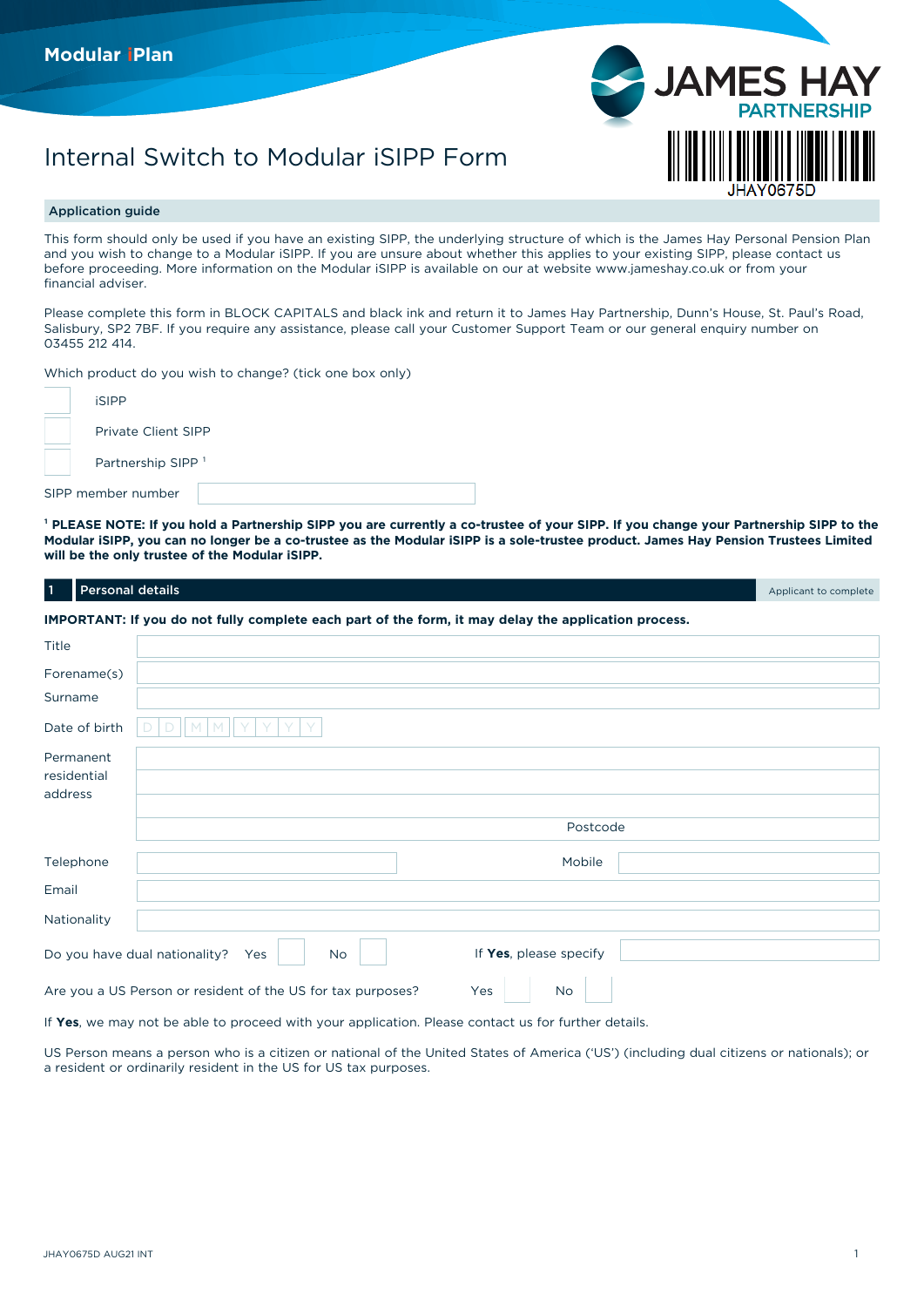## **Personal adviser details Personal details** 2 **Personal details** Applicant to complete

Please only complete this section if you have appointed a Financial Conduct Authority (FCA) regulated financial adviser who is going to provide advice to you in respect of your Modular iSIPP. If you wish to pay adviser charges to your financial adviser from your Modular iSIPP, please also complete the relevant Adviser Charges section below.

| Company name                    |  |       |          |  |
|---------------------------------|--|-------|----------|--|
| Network name<br>(if applicable) |  |       |          |  |
| Contact name                    |  |       |          |  |
| FCA firm reference<br>number    |  |       |          |  |
| Address                         |  |       |          |  |
|                                 |  |       |          |  |
|                                 |  |       |          |  |
|                                 |  |       | Postcode |  |
| Telephone                       |  | Email |          |  |

## **PLEASE NOTE: Your financial adviser will need to sign up to our 'Financial Adviser Terms of Business'. This is available from our website at [www.jameshay.co.uk.](http://www.jameshay.co.uk.)**

| 2a                        | Adviser charges: One-off charge |                                                  |   |                                                                                                                                                                                                                                              | Applicant to complete |
|---------------------------|---------------------------------|--------------------------------------------------|---|----------------------------------------------------------------------------------------------------------------------------------------------------------------------------------------------------------------------------------------------|-----------------------|
|                           |                                 |                                                  |   | If your financial adviser intends to charge a one-off amount for the establishment of your Modular iSIPP, please indicate the amount<br>that is required below. We will make this payment automatically when sufficient funds are available. |                       |
| One-off charge amount     |                                 | £                                                |   |                                                                                                                                                                                                                                              |                       |
| 2b                        | Adviser charges: Product level  |                                                  |   |                                                                                                                                                                                                                                              | Applicant to complete |
| instead, please tick here |                                 |                                                  |   | All adviser charges will be calculated and paid automatically by James Hay. If your financial adviser would prefer to invoice us                                                                                                             |                       |
|                           |                                 |                                                  |   | Upon receipt of an invoice, we will check to ensure the amount does not exceed the amounts detailed below and/or overleaf.                                                                                                                   |                       |
|                           |                                 |                                                  |   | PLEASE NOTE: The maximum adviser charge we will facilitate from the Modular iSIPP is 5% (including VAT).                                                                                                                                     |                       |
|                           |                                 | <b>INITIAL ADVISER CHARGES FOR CONTRIBUTIONS</b> |   |                                                                                                                                                                                                                                              |                       |
| <b>Option 1</b>           |                                 |                                                  |   |                                                                                                                                                                                                                                              |                       |
| Percentage                |                                 |                                                  | % | of each contribution received                                                                                                                                                                                                                |                       |
| <b>OR</b>                 |                                 |                                                  |   |                                                                                                                                                                                                                                              |                       |
| <b>Option 2</b>           |                                 |                                                  |   |                                                                                                                                                                                                                                              |                       |
| <b>Fixed amount</b>       | £                               |                                                  |   | of each contribution received                                                                                                                                                                                                                |                       |
|                           |                                 | <b>INITIAL ADVISER CHARGES FOR TRANSFERS IN</b>  |   |                                                                                                                                                                                                                                              |                       |
| <b>Option 1</b>           |                                 |                                                  |   |                                                                                                                                                                                                                                              |                       |
| Percentage                |                                 |                                                  | % | of each pension transfer received                                                                                                                                                                                                            |                       |
| <b>OR</b>                 |                                 |                                                  |   |                                                                                                                                                                                                                                              |                       |
| <b>Option 2</b>           |                                 |                                                  |   |                                                                                                                                                                                                                                              |                       |
| <b>Fixed amount</b>       | £                               |                                                  |   | of each pension transfer received                                                                                                                                                                                                            |                       |
|                           |                                 |                                                  |   | Do you want your adviser charge calculated on the value of contributions before or after any tax reclaims are applied?                                                                                                                       |                       |

| <b>Before</b> | After | N/A |
|---------------|-------|-----|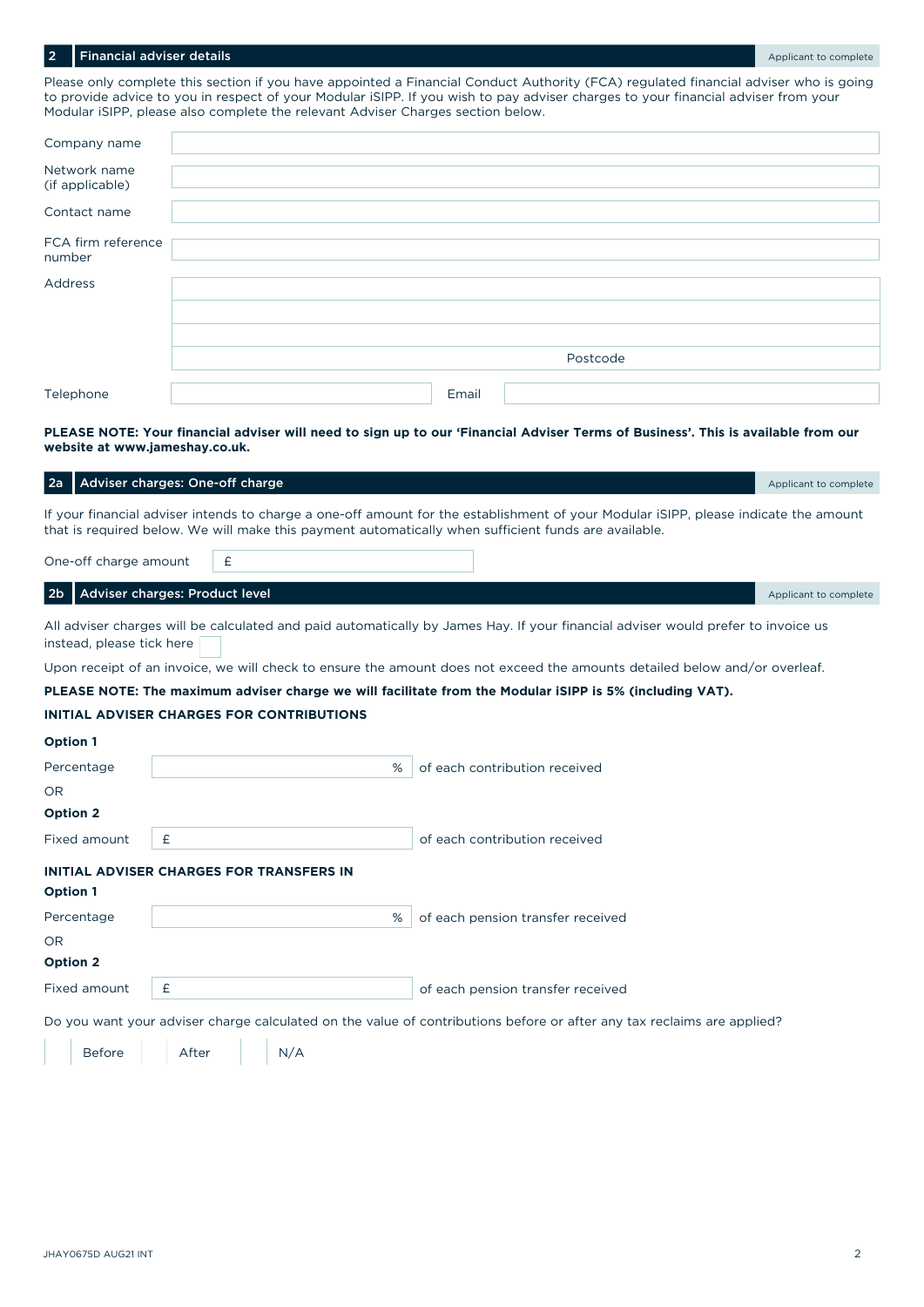| 2 <sub>b</sub>  |                        | Adviser charges: Product level (cont)                                                                                                                                                                      |      |   |                                    |   |           |             | Applicant to complete |
|-----------------|------------------------|------------------------------------------------------------------------------------------------------------------------------------------------------------------------------------------------------------|------|---|------------------------------------|---|-----------|-------------|-----------------------|
|                 |                        | <b>ONGOING ADVISER CHARGES</b>                                                                                                                                                                             |      |   |                                    |   |           |             |                       |
| Option 1        |                        |                                                                                                                                                                                                            |      |   |                                    |   |           |             |                       |
| Percentage      |                        |                                                                                                                                                                                                            |      | % | of the value of your Modular iSIPP |   |           |             |                       |
| OR.             |                        |                                                                                                                                                                                                            |      |   |                                    |   |           |             |                       |
| <b>Option 2</b> | Fixed amount           | $\pmb{\mathsf{E}}$                                                                                                                                                                                         |      |   |                                    |   |           |             |                       |
| OR.             |                        |                                                                                                                                                                                                            |      |   |                                    |   |           |             |                       |
| Option 3        |                        |                                                                                                                                                                                                            |      |   |                                    |   |           |             |                       |
|                 | Tiered percentage      |                                                                                                                                                                                                            |      |   |                                    |   |           |             |                       |
| From            | £0.00                  |                                                                                                                                                                                                            | to   | £ |                                    |   | take      |             | %                     |
| From            | £                      |                                                                                                                                                                                                            | to   | £ |                                    |   | take      |             | %                     |
|                 |                        |                                                                                                                                                                                                            |      |   |                                    |   |           |             |                       |
| From            | £                      |                                                                                                                                                                                                            | to   | £ |                                    |   | take      |             | $\%$                  |
| From            | £                      |                                                                                                                                                                                                            | to   | £ |                                    |   | take      |             | %                     |
| Over            | £                      |                                                                                                                                                                                                            | take |   |                                    | % |           |             |                       |
|                 |                        | For Options 1 and 3, are any percentage based ongoing adviser charges to be applied across all assets in your Modular iSIPP?                                                                               |      |   |                                    |   |           |             |                       |
|                 |                        |                                                                                                                                                                                                            |      |   |                                    |   |           |             |                       |
| <b>Yes</b>      | No                     |                                                                                                                                                                                                            |      |   |                                    |   |           |             |                       |
|                 |                        | If you wish to exclude any asset groups from the calculations above, please specify below. Please note that we are unable to exclude<br>individual investments or investment manager/stockbroker accounts. |      |   |                                    |   |           |             |                       |
|                 |                        | Cash in the SIPP Bank Account                                                                                                                                                                              |      |   |                                    |   |           |             |                       |
|                 |                        |                                                                                                                                                                                                            |      |   |                                    |   |           |             |                       |
|                 |                        | Cash held with cash panel providers                                                                                                                                                                        |      |   |                                    |   |           |             |                       |
|                 |                        | All Investment Centre funds (including Managed Portfolio Panel)                                                                                                                                            |      |   |                                    |   |           |             |                       |
|                 |                        | All assets held with an investment manager or stockbroker                                                                                                                                                  |      |   |                                    |   |           |             |                       |
|                 |                        |                                                                                                                                                                                                            |      |   |                                    |   |           |             |                       |
|                 |                        | Commercial property                                                                                                                                                                                        |      |   |                                    |   |           |             |                       |
|                 |                        | All Specialist Investments                                                                                                                                                                                 |      |   |                                    |   |           |             |                       |
|                 |                        | All other assets held directly within the SIPP                                                                                                                                                             |      |   |                                    |   |           |             |                       |
|                 |                        | How frequently would you like your ongoing adviser charges paid?                                                                                                                                           |      |   | Monthly                            |   | Quarterly | Half-yearly | Annually              |
|                 |                        | PLEASE NOTE: If the fixed amount of product level adviser charges (Option 2 above) exceeds 5% (including VAT) of the value of                                                                              |      |   |                                    |   |           |             |                       |
|                 |                        | your Modular iSIPP this may be queried with you.                                                                                                                                                           |      |   |                                    |   |           |             |                       |
| 2c              |                        | Adviser charges: Investment level                                                                                                                                                                          |      |   |                                    |   |           |             | Applicant to complete |
|                 |                        | INITIAL ADVISER CHARGES FOR INVESTMENTS IN THE JAMES HAY INVESTMENT CENTRE                                                                                                                                 |      |   |                                    |   |           |             |                       |
|                 |                        | %                                                                                                                                                                                                          |      |   |                                    |   |           |             |                       |
|                 |                        | <b>INITIAL ADVISER CHARGES FOR WHOLE OF MARKET INVESTMENTS</b>                                                                                                                                             |      |   |                                    |   |           |             |                       |
| <b>Option 1</b> |                        |                                                                                                                                                                                                            |      |   |                                    |   |           |             |                       |
| Percentage      |                        |                                                                                                                                                                                                            |      | % |                                    |   |           |             |                       |
| OR.             |                        |                                                                                                                                                                                                            |      |   |                                    |   |           |             |                       |
| <b>Option 2</b> |                        |                                                                                                                                                                                                            |      |   |                                    |   |           |             |                       |
|                 | Fixed amount           | £                                                                                                                                                                                                          |      |   |                                    |   |           |             |                       |
|                 |                        |                                                                                                                                                                                                            |      |   |                                    |   |           |             |                       |
| <b>Option 1</b> |                        | ONGOING ADVISER CHARGES FOR WHOLE OF MARKET INVESTMENTS                                                                                                                                                    |      |   |                                    |   |           |             |                       |
| Percentage      |                        |                                                                                                                                                                                                            |      | % |                                    |   |           |             |                       |
| OR.             |                        |                                                                                                                                                                                                            |      |   |                                    |   |           |             |                       |
| <b>Option 2</b> |                        |                                                                                                                                                                                                            |      |   |                                    |   |           |             |                       |
|                 | Fixed amount           | £                                                                                                                                                                                                          |      |   |                                    |   |           |             |                       |
|                 |                        | If your financial adviser wishes to take investment level adviser charges on any investment this should be stated when the trades are                                                                      |      |   |                                    |   |           |             |                       |
| placed.         |                        |                                                                                                                                                                                                            |      |   |                                    |   |           |             |                       |
|                 | as we will query this. | If the level of investment level adviser charges stated on a trade instruction exceeds the levels stated above, this may delay the trade                                                                   |      |   |                                    |   |           |             |                       |
| iSIPP.          |                        | PLEASE NOTE: The maximum adviser charge to be facilitated must not exceed 5% (including VAT) of the value of your Modular                                                                                  |      |   |                                    |   |           |             |                       |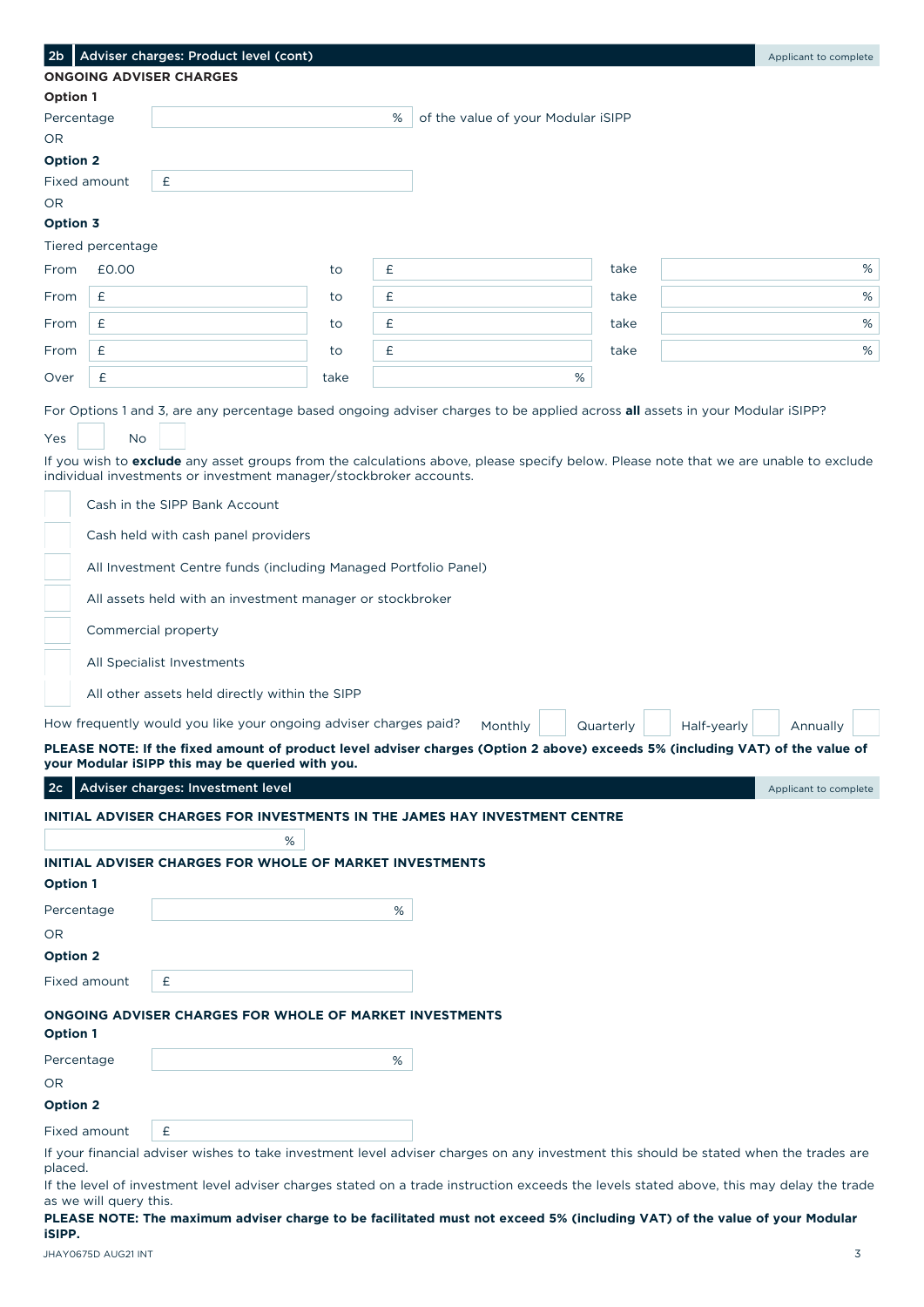## 3 Investment details **Applicant to complete**

Please give us your instructions as to how you would like to switch your existing SIPP investments into your Modular iSIPP. We will allocate your investments into the appropriate Module on your behalf and this will result in the relevant Module charges being applied.

If you are switching from a Partnership SIPP and are a co-trustee, please note you may be required to complete further documentation to transfer any investments from joint to sole trustee. If this is the case, we will contact you.

Please tick one of the boxes below:

I wish to transfer my existing investments to the Modular iSIPP without making any other changes

I wish to sell all my investments and transfer the cash into the Modular iSIPP

I wish to transfer my existing investments to the Modular iSIPP and for them to be held as set out in the table below

## PLEASE NOTE: Any cash and investments not listed below will be transferred across to the Modular iSIPP in their current form.

| Investment manager/ | Asset name or<br>investment manager | Fund provider policy/ | Asset code e.g. ISIN |        | Transfer to<br><b>Investment Centre</b> | Transfer to EQi <sup>2</sup> (please | Transfer to a Panel<br>stockbroker or Off Panel<br>stockbroker/investment<br>manager (please insert the | Investment to be sold<br>and cash transferred |  |
|---------------------|-------------------------------------|-----------------------|----------------------|--------|-----------------------------------------|--------------------------------------|---------------------------------------------------------------------------------------------------------|-----------------------------------------------|--|
| Fund provider name  | portfolio                           | account number        | code                 | Select | Collect<br>(please tick) (please tick)  | tick)                                | name of the investment<br>manager<br>or stockbroker <sup>3</sup> )                                      | (please tick)                                 |  |
|                     |                                     |                       |                      |        |                                         |                                      |                                                                                                         |                                               |  |
|                     |                                     |                       |                      |        |                                         |                                      |                                                                                                         |                                               |  |
|                     |                                     |                       |                      |        |                                         |                                      |                                                                                                         |                                               |  |
|                     |                                     |                       |                      |        |                                         |                                      |                                                                                                         |                                               |  |
|                     |                                     |                       |                      |        |                                         |                                      |                                                                                                         |                                               |  |
|                     |                                     |                       |                      |        |                                         |                                      |                                                                                                         |                                               |  |
|                     |                                     |                       |                      |        |                                         |                                      |                                                                                                         |                                               |  |

If you do not have an existing EQi (formerly Selftrade) account, please complete the 'EQi Account Application Form for Modular iPlan' available from our website at [www.jameshay.co.uk.](http://www.jameshay.co.uk) Unit trusts and 2 Open-Ended Investment Companies (OEICs) cannot be held within the EQi account established by your Modular iSIPP; these must be re-registered, where possible, into the Investment Centre.

 $^{\rm 3}$  If you do not have an existing investment manager or stockbroker account, please complete their relevant application form and send it to us.

## **For sales only:**

If a fund provider sale charge is applicable, please confirm if you wish us to proceed with the sale without advising you of the level of the charge.

Yes

Yes

If **No**, we will advise you of the amount of the charge before making the sale.

If there is a fund provider charge for a CHAPS transfer of money to us, please confirm if you wish us to proceed with the instruction deducting the charge from the sale proceeds.

No If **No**, we will instruct the fund provider to send the sale proceeds by Faster Payments or cheque, whichever payment carries no charge.

# 4 **Commercial property**

No

If your existing SIPP owns a commercial property, please note that if the property is jointly owned with other SIPP members, all SIPP members owning the property will need to internally switch to a Modular iSIPP. Each SIPP member will need to complete a separate internal switch form.

# 5 **Evidence of your identity**

As part of this application we will carry out identity checks to re-verify your identity. We will do this by searching at credit reference agencies who will supply us with information, including information from the electoral register, for the purposes of verifying your identity. Scoring methods may be used to verify your identity. If this does not provide us with sufficient verification, we may need to contact you or your financial adviser to obtain documentary evidence of your identity, such as a copy of your passport and a utility bill.

#### JHAY0675D AUG21 INT AND AND AND AND A SALE OF A SALE OF A SALE OF A SALE OF A SALE OF A SALE OF A SALE OF A SA

Please go to Section 4.

Please go to Section 4.

Please complete table below.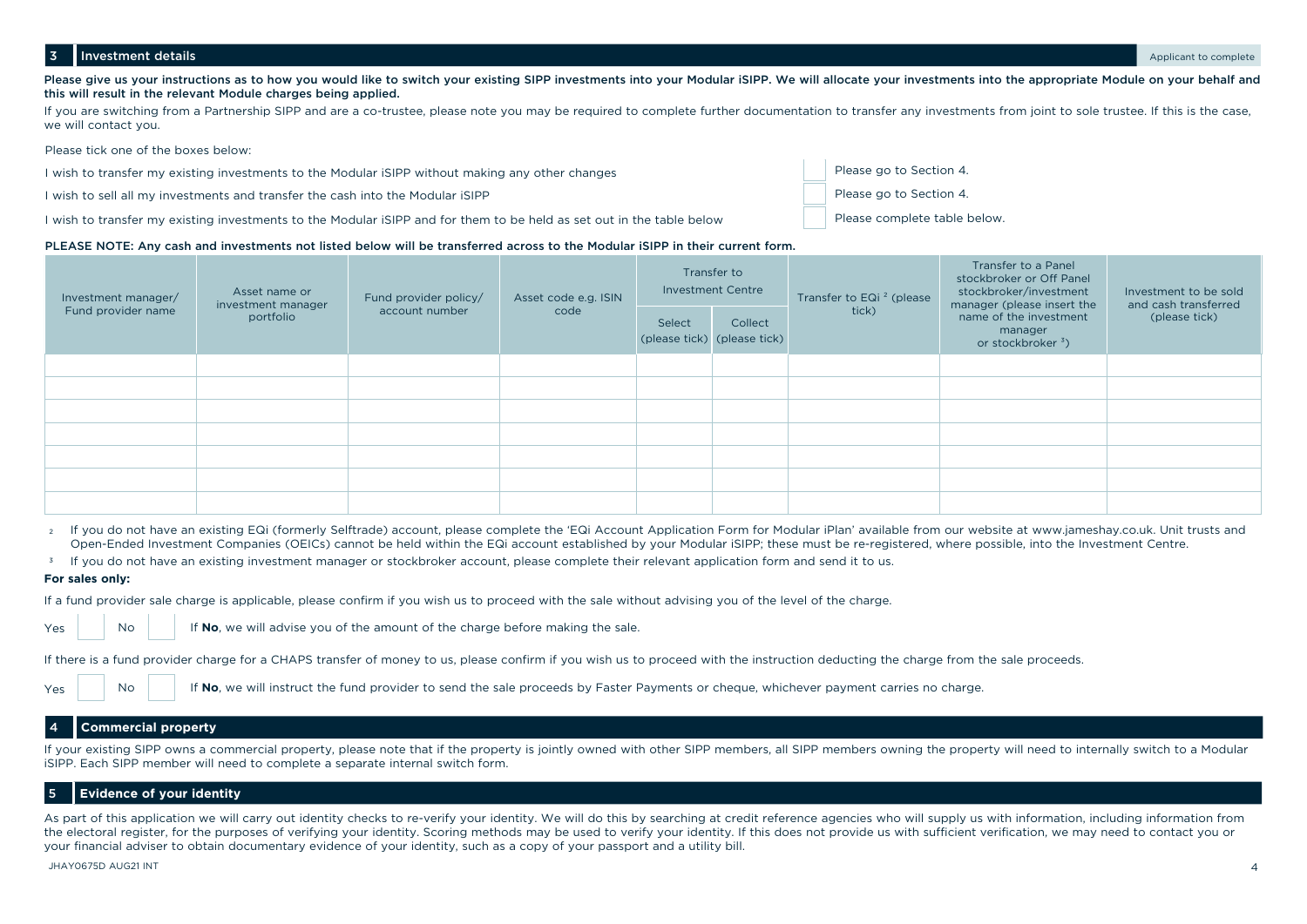## **My declaration** Applicant to complete the complete of the complete of the complete of the complete of the complete of the complete of the complete of the complete of the complete of the complete of the complete of the com

Before signing this declaration, it is important that you carefully read the SIPP Terms and Conditions; the Modular iSIPP Charges Schedule; the Modular iSIPP Permitted Investments List; and the Key Features of the Modular iSIPP. These documents specify important information about your Modular iSIPP, how the product works, the benefits and risks and the charges you will pay. The documents can be found on the literature section of our website [www.jameshay.co.uk.](http://www.jameshay.co.uk)

There is a lot of information for you to consider so, if you are in any doubt about whether the Modular iSIPP is right for you, we strongly recommend that you seek advice from a regulated financial adviser.

If you would like to speak to a financial adviser, but do not have one, please visit [www.unbiased.co.uk](http://www.unbiased.co.uk) or call them on 0800 023 6868 to obtain a list of financial advisers in your local area.

If you have any queries for us, please direct them to James Hay Partnership, Dunn's House, St Paul's Road, Salisbury, SP2 7BF or call us on 03455 212 414.

I hereby:

- instruct James Hay Partnership to: (1) change my existing SIPP to the Modular iSIPP; and (2) fulfil my instructions in Section 3 above.
- apply to James Hay Administration Company Limited for membership of the Modular iSIPP.
- acknowledge that my existing SIPP Terms and Conditions shall be replaced by the Terms and Conditions applicable to the Modular iSIPP.

I hereby declare as follows:

- a) I agree at all times to be bound by, and comply with, the Trust Deed and Rules of the James Hay Personal Pension Plan, as amended from time to time; the SIPP Terms and Conditions; Section 1 of the Modular iSIPP Charges Schedule; the Modular iSIPP Permitted Investments List; and and the James Hay Online Terms and Conditions.
- b) To the best of my knowledge and belief, the particulars given on this internal switch form are correct and complete.
- c) I undertake to tell you in writing within 30 days if:
	- there is any change to my name, permanent residential address or residency status;
	- I am made bankrupt; or
	- there are any changes to the information contained in this internal switch form as soon as I am aware that what is stated is no longer true and complete.
- d) I agree that the total contributions to any registered pension schemes in respect of which I am entitled to tax relief will not exceed the higher of:
	- £3,600; or
	- my relevant UK earnings for that tax year.
- e) If I am no longer entitled to tax relief on my contributions I undertake to tell you in writing no later than:
	- 5 April in the year of assessment in which this occurs; or
	- within 30 days of this change.
- f) I accept that the value of my Modular iSIPP may only be applied to provide benefits at the time I take retirement benefits or upon my death and that James Hay Pension Trustees Limited will provide the appropriate benefits as required.
- g) I accept that if I appoint a financial adviser, you will send correspondence to my financial adviser unless I have requested otherwise or if I cease to use the services of a financial adviser and notify you of this accordingly.
- h) If I have appointed a financial adviser, I give my authority for you to accept investment and disinvestment instructions from them and to pay adviser charges to them as detailed in this internal switch form.
- i) If I have indicated that I wish to use the services of EQi or any other stockbroker/investment manager under Section 3 of this internal switch form, I accept and agree that:
	- I am solely responsible for all decisions relating to the purchase, retention and sale of the investments forming part of my Modular iSIPP. Furthermore, where my account is operated on an execution only or advisory basis then I accept that it is the joint responsibility of myself and my financial adviser to ensure any investments purchased comply with the Modular iSIPP Permitted Investments List.
	- I hold James Hay Services Limited, James Hay Pension Trustees Limited and James Hay Administration Company Limited harmless and indemnify each of them against any claim in respect of decisions relating to the purchase, retention and sale of the investments forming part of my Modular iSIPP.
	- I acknowledge and accept that James Hay Services Limited, James Hay Administration Company Limited and James Hay Pension Trustees Limited have not carried out and shall not in future carry out any review of the nominated stockbroker's/investment manager's financial status or their investment and/or risk strategies, nor will James Hay Partnership monitor their ongoing performance. I am, or my financial adviser is on my behalf, responsible for checking these matters and ensuring that the stockbroker/investment manager is suitable for my investment objectives.
	- My stockbroker/investment manager will be bound by the stockbroker/investment manager terms of business agreed with James Hay Partnership. I will not take any action, intentionally or otherwise, or instruct my stockbroker/investment manager to take actions that result in a breach of this agreement.
	- I have seen and I accept the terms and conditions and charges schedule of the stockbroker/investment manager I wish to appoint.

If I am investing in a UCITS fund (Undertakings for Collective Investment in Transferable Securities), I certify that before providing investment instructions to you I will have either:

- printed a copy of the current version of the Key Investor Information Document (KIID) or Key Information Document (KID), as appropriate; or
- saved an electronic copy of the current version of the KIID or KID.